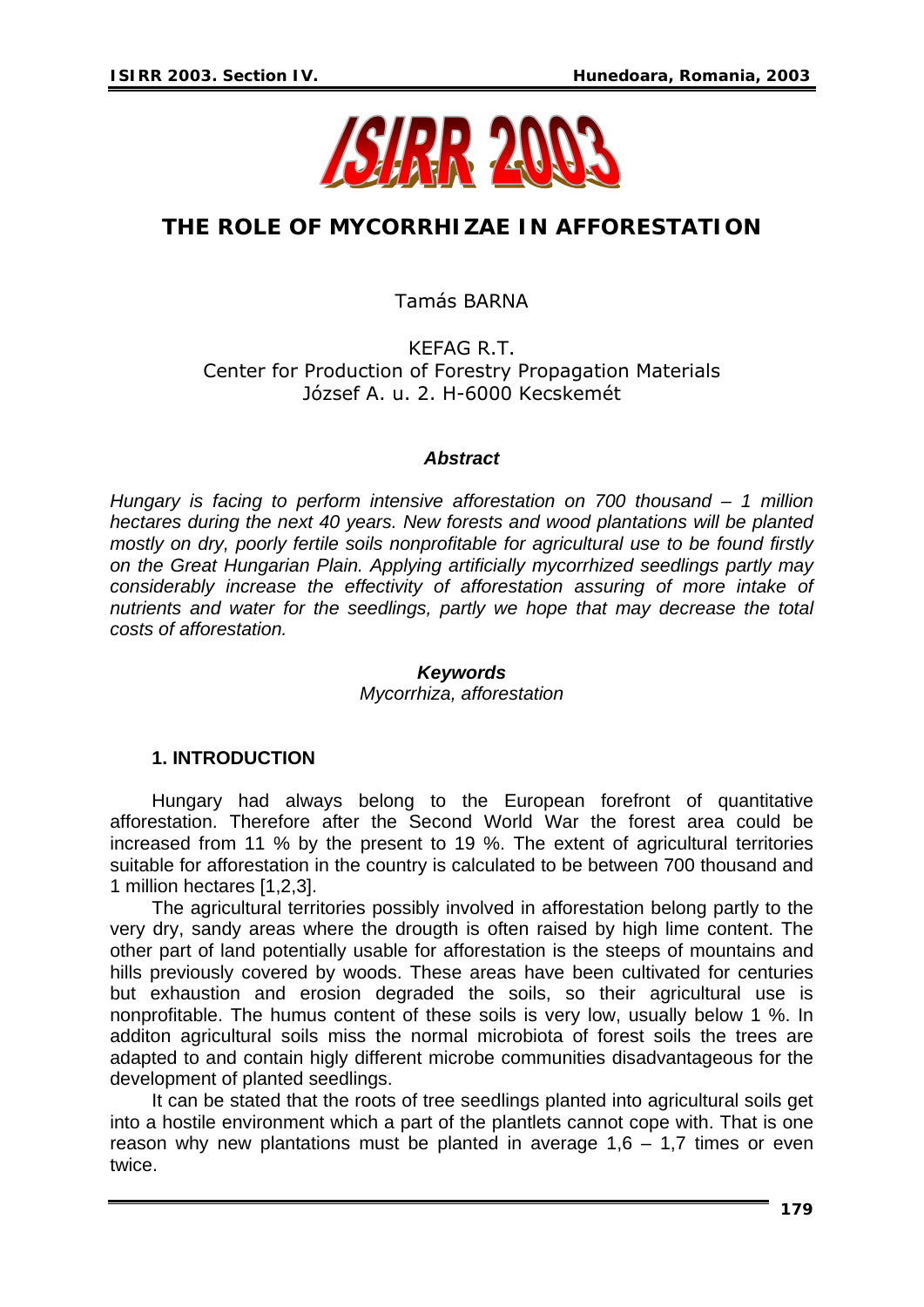According to our results merely in Bács-Kiskun County there are more than 300 thousand hectares of unpritable agricultural land can be proceeded. In such case afforestation seems to be the most reasonable land use [4].

Rapid ecological changes of the last years (e.g. warming up, drying and sink of underground water level) warn us to look for new ways of afforestation succesful also in disadvantageous circumstances. Establishing artificial mycorrhizae on the roots of seedlings is such a new and in addition a natural method.

## **2. THE EFFECT OF MYCORRHIZAE ON THE NUTRITION AND WATER UPTAKE OF FOREST TREES**

Mycorrhiza, a symbiotic relationship between roots and fungi, is widespread all over the world. Different types of mycorrhizae, characteristic to plant communities having evolveld in different geographical and climatical zones, exist. In the decidous and needle woods under temperate climate trees typically form ectomycorrhizal connections mainly with basidiomycetes, less with some ascomycetes. There are of course some broadleaved species having endomycorrhiza connections (*Fraxinus sp., Acer sp., Prunus sp., Sorbus sp., etc.*)

Diversity of fungal communities in forest ecosystems is determined by the following factors:

- *age of trees in the stand;*
- *composition of natural plant association, the occurence of host plants, specificity of host-symbiont connection;*
- *soil factors (pH, chemical composition, organic contents, etc.);*
- *climatic and microclimatic factors*

The mycorrhiza fungi have a great influence on the growth, water and mineral uptake of the trees to be as host plants.

According to the findings of several experiments on seedlings, mycorrhizal plants can better take up the water and show more drought-tolerant than nonmycorrhizal trees. Moreover, fungal strains differ widely in this respect. Several mechanisms are involved: a direct effect on water uptake through various strategies of soil exploration by the mycelium, an indirect effect through the modification of water status regulation by the tree and changes in the water-use efficiency of photosynthetic carbon.

In ectomycorrhizae, a dense sheet of fungal mycelium, the so called *mantle*, is covering the root tips. Emanating hyphae, growing from the mantle into the soil, multiply the covered soil volume, and permit the increased water and mineral uptake. It happens the same way in the case of endomycorrhizae (Fig. 1-2.)

The advantage of mycorrhizae compared to non-mycorrhized plants is more distincly manifested in dry soils, poorly supplied with phosphorous and nitrogen. Mycorrhization increases growth (Table 1.) as well as P ans N content of plants (Table 2.)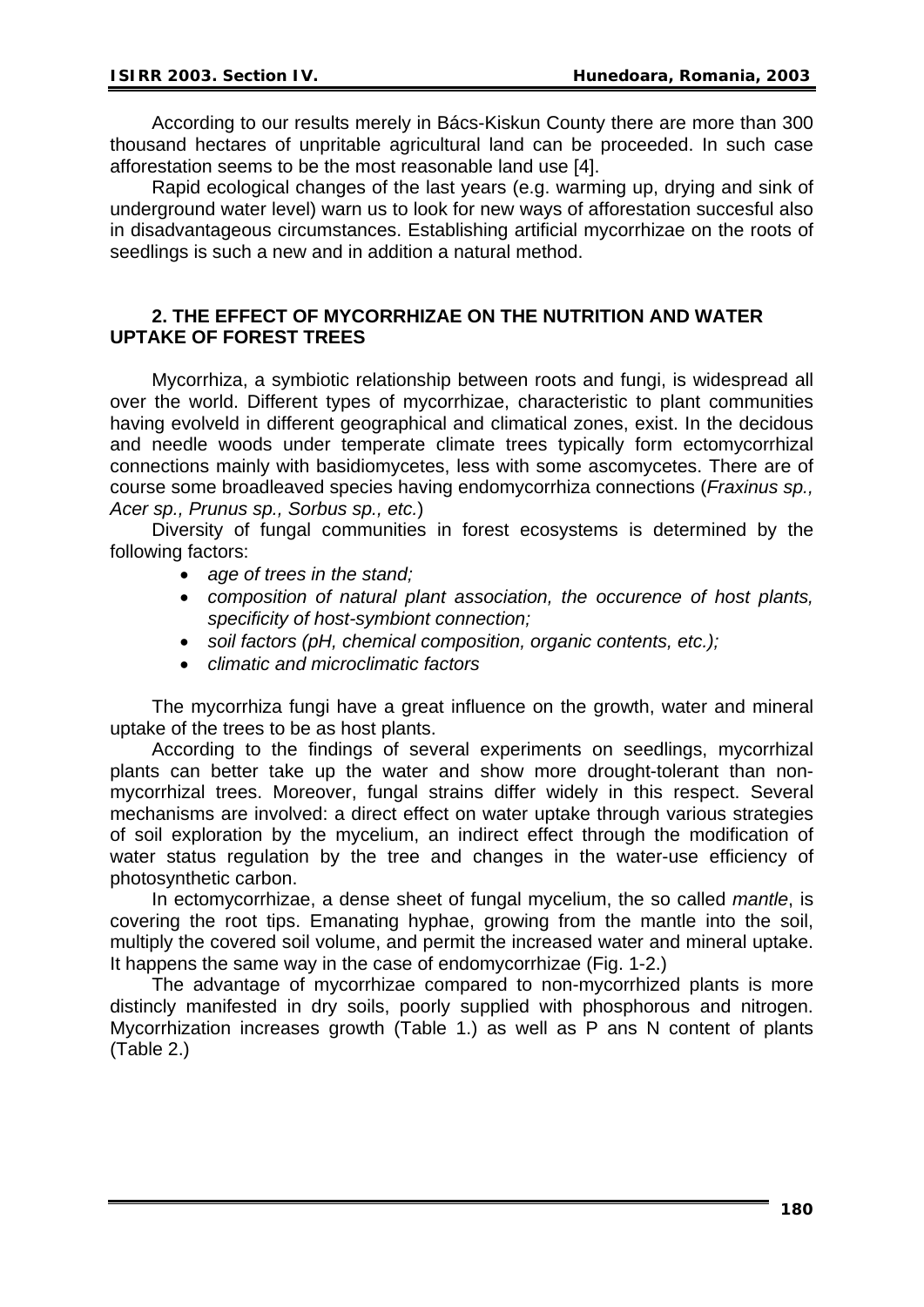

A: myceliums consisting dispersed, individual hyphae

B: myceliums organised loose bundle

C: mycelium bundle containing closed connected hyphae

D: complex, water-conduit rhyzomorpha consisting thick, hollow hyphae inside and thin, cortical hyphae outside



## *Fig. 1. Organization of hyphae bundle [7]*

*Fig. 2. The extension of mineral uptake-zone surroundings of mycorrhiza [PLENCHETTE et al. 1982 cited in 10]* 

Mycorrhiza help plants to survive dry periodes and adapt to limy [8, 9, 13]. Mycorrhizal seedlings can tolerate higher soil temperature and lower pH conditions. Mycorrhizae increase toleance of plants against inorganic and organic toxic substances, protecting them from heavy metal stress [5, 6, 14, 15]. This is extremely significant economically in afforestation and reafforestation of dry, poor and polluted areas.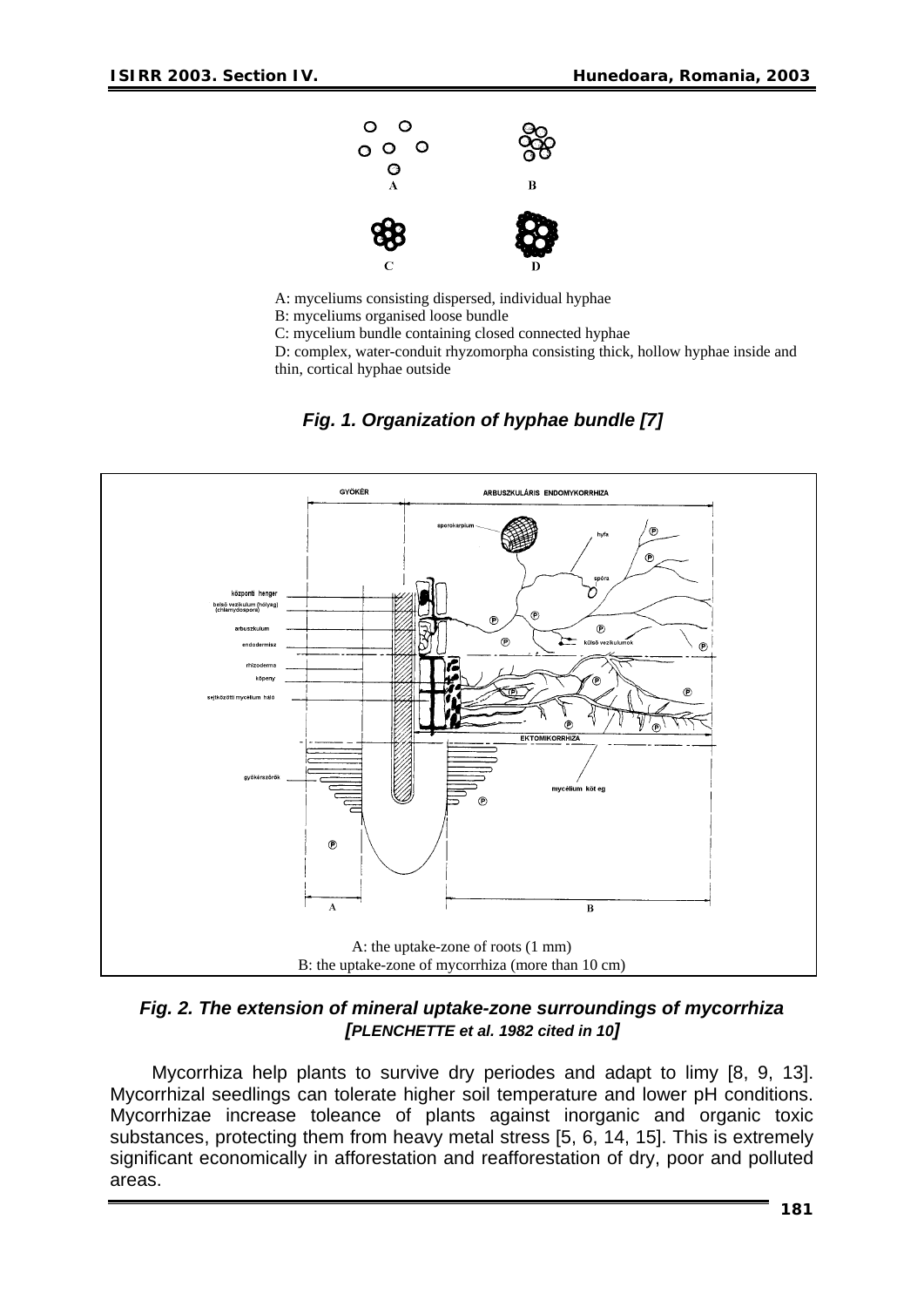## *Table 1. The effect of ectomycorrhiza on overground growth of Pinus pinaster seedlings 10 months after planting out*

| (fresh plant mass in g) |  |  |  |  |
|-------------------------|--|--|--|--|
|-------------------------|--|--|--|--|

| Soil | Non-mycorrhized | Natural mycorrhiza | Pisolithus tinctorius | Hebeloma       |  |  |  |  |
|------|-----------------|--------------------|-----------------------|----------------|--|--|--|--|
|      | control         |                    |                       | cylindrosporum |  |  |  |  |
|      | $1.4 \pm 0.2$   | $3.5 \pm 1.2$      | $10,6 \pm 1,6$        | $13,5 \pm 2,1$ |  |  |  |  |
|      | $0,6 \pm 0,3$   |                    | $7,3 \pm 2,6$         | $8.9 \pm 1.7$  |  |  |  |  |
| 3a.  | $1.4 \pm 0.7$   | $3.5 \pm 0.5$      | $7.7 \pm 0.7$         | $6.9 \pm 1.1$  |  |  |  |  |
| 3b.  | $1,5 \pm 0,3$   |                    | $4,6 \pm 0,8$         | $3,8 \pm 0,4$  |  |  |  |  |

## *[MOUSSAIN et al. 1979 cited in 10]*

The test was realised partly in controlled conditons. One part of the 3.5 months age seedlings were inoculated with artificialy produced mycelium, the other part of them were inoculated with naturaly mycorrhized root extract.

The soil samples were taken from the A level.

1. humous podzol; 2. eluviated adobed sand; 3a. slightly humous sand (humous content  $< 0.55$  %); 3b. slightly humous sand (humous content =  $0.08$  %).

#### *Table 2. The effect of mycorrhization on the N and P content on overground parts of Pinus pinaster seedlings 10 months after planting out (expressed in % of dry mass)*

### *[MOUSSAIN et al. 1979 cited in 10]*

| וטו ווואס נאס נומר נו <b>ם ו</b> ס נארכט |                 |                                             |          |                  |  |  |  |
|------------------------------------------|-----------------|---------------------------------------------|----------|------------------|--|--|--|
| Content                                  | Non-mycorrhized | Natural mycorrhiza<br>Pisolithus tinctorius |          | Hebeloma         |  |  |  |
|                                          | control         |                                             |          | cylindrosporum   |  |  |  |
| Total P                                  | 0.09            | U.I                                         | $0.21\,$ |                  |  |  |  |
| Total N                                  | .79             | 2,19                                        | 2.10     | $\overline{a}$ . |  |  |  |

## **3. POSSIBILITIES OF APPLICATION OF MYCORRHIZAE**

In the nurseries, the underground parts of the plants are often damaged by different root pathogenic fungi belong to the following genera.

- *Phytophtora*
- *Pythium*
- *Fusarium*
- *Rhizoctonia*
- *Cílindrocarpon*

Some of them can cause diseases only when plants are stressed (alcalic pH, bad water draining, too low/high temperature or irradiation). In contrary, *Phytophtora*, *Fusarium* and *Rhizoctonia* are agressive pathogens damaging also healthy plantlets.

The most simple protection methods are the traditional crop-rotation and the soil desinfection. The sensibility of phytopathogenic fungi against chemicals are highly different. Many pathogenic fungi are resistant to commonly used fungicides. Worldwide tendency of decreasing the use of pesticides from human health and environmental protection reasons helps biological control methods to expand.

The plant protection effect of ectomycorrhizal fungi have been demonstrated [14]. These fungi may play a significant role in the biological control of nurseries. The main advantage is that, in contrast of pesticides which must be applied repeatedly,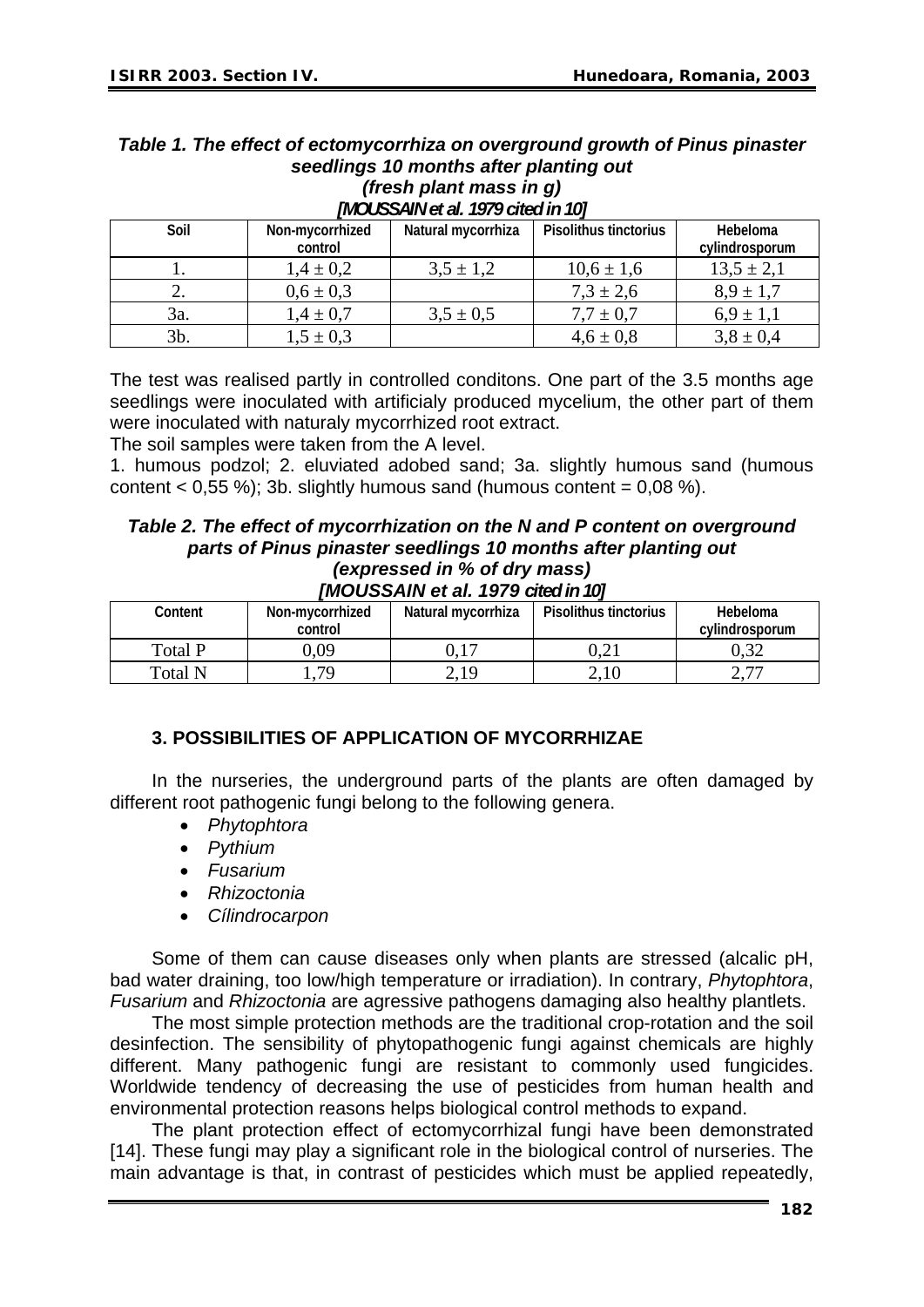mycorrhizae have to be applied only once. However, it is important that inocula get into the soil before phytopathogens can spread [12].

The protection mechanism of ectomycorrhizal fungi consists of the following elements:

- *fungal mantle itselfs serves as a mechanical defens barrier to root;*
- *the mycorrhizal fungus degrads toxins and enzymes of the pathogens and produce acids and antibiotics inhibiting the enemy;*
- *mycorrhizal fungi compete with pathogenic species for the use of root carbohydrates;*
- the rhyzosphere of mycorrhized roots are about ten times richer in other *microorganisms than non-mycorrhized ones;*
- *some microbes enhance mycorrhization, they are so called Mycorrhiza Helper Bacteria (MHB) and some show an additional inhibition against pathogens*

According to experiments carried out in Germany the sheat volume of beech seedlings mycorrhized with Pisolithus tinctorius was by 72 % higher than that of the non-mycorrhized control. The same value in the case of Paxillus involutus was 58 % [11].

## **3. CONCLUSIONS**

We hope that using mycorrhized plants for the afforestations, we can partly establish healthier forest ecosystems and more productively wood stands, partly may decrease the total costs of afforestations because it will be no need to repeat the plantations.

After some years of preparation, this year we have begun the field trial to produce more and more mycorrhized forest seedlings for the afforestations.

## **4. REFERENCES**

- 1. Barna, T.: A hosszú távú erdőtelepítési program. (The-long term afforestation program.) Erdészeti Lapok **76**, 168 (1991)
- 2. Barna, T.: Erdőtelepítések az Alföldön. (Afforestations on the Great Plain). Hidrológiai Közlöny **73**, 34-39 (1993)
- 3. Barna, T., Király, L., Kőhalmy, T., Varga, F.: Az erdő- és vadgazdálkodás. (Forest and wild economy) AGRO-21. **7**, 5-35 (1995)
- 4. Barna, T.: A racionális földhasználat lehetőségei erdő- és ültetvénytelepítéssel (Possibility of land use by afforestation and tree plantation) In: Kiút a válságból. MTA RKK Pécs 157-161 (1993)
- 5. Berry, C.R.: Survival and growth of pine hybrid seedlings with Pisolithus ectomycorrhizae on coual spoils in Alabama and Tennessee. Journal of Environmental Quality **11**, 709-715 (1982)
- 6. Bradley, R., Burt, A.J., Read, D.J.: The biology of the mycorrhiza in the Ericaceae VIII. The role of mycorrhizal infection in heavy metal resistance. New Phytol. **91**, 197-210 (1982).
- 7. Garbaye, J GUEHL, J.-M.: Le rôle des ectomycorrhizes dans l'utilisation de l'eau par les arbres forestiers. Revue Forestière Française XLIX. N° spec. 110-120 (1997).